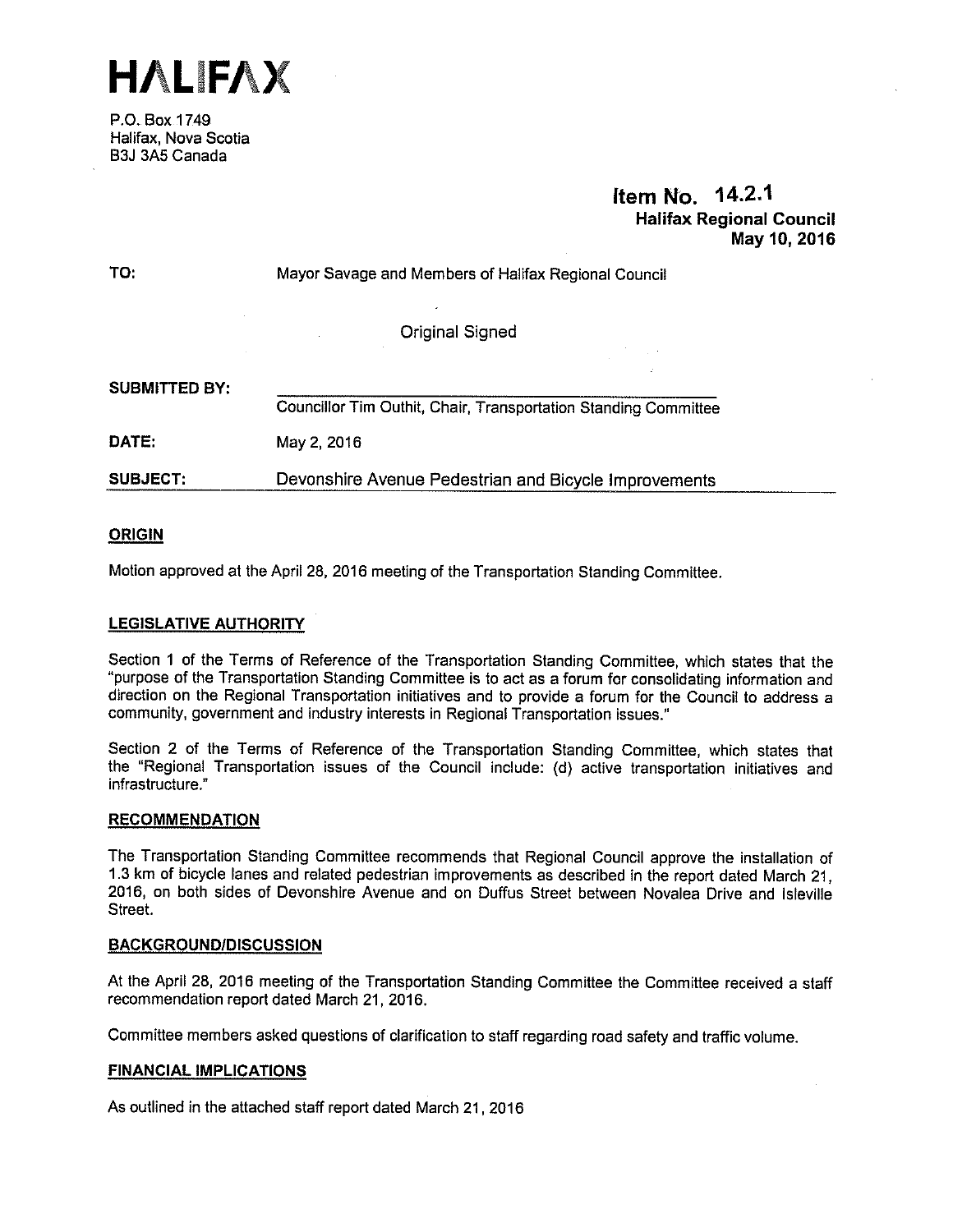#### RISK CONSIDERATION

There are no significant risks associated with the recommendations in this Report. The risks considered rate Low.

#### COMMUNITY ENGAGEMENT

The Transportation Standing Committee meetings are open to public attendance, a live webcast is provided of the meeting, and members of the public are invited to address the Committee for up to five minutes at the end of each meeting during the Public Participation portion of the meeting. The agenda, reports, and minutes of the Transportation Standing Committee are posted on Halifax.ca.

#### ENVIRONMENTAL IMPLICATIONS

As outlined in the attached staff report.

#### **ALTERNATIVES**

The Standing Committee did not provide alternatives. Alternatives are identified in the staff report dated March 21, 2016.

#### **ATTACHMENTS**

Attachment <sup>1</sup> — Staff report dated March 21, 2016

A copy of this report can be obtained online at http://www.halifax.ca/council/agendasc/cagenda.php then choose the appropriate meeting date, or by contacting the Office of the Municipal Clerk at 902.490.4210, or Fax 902.490.4208.

Report Prepared by: Cathy Collett, Legislative Assistant 902.490.6517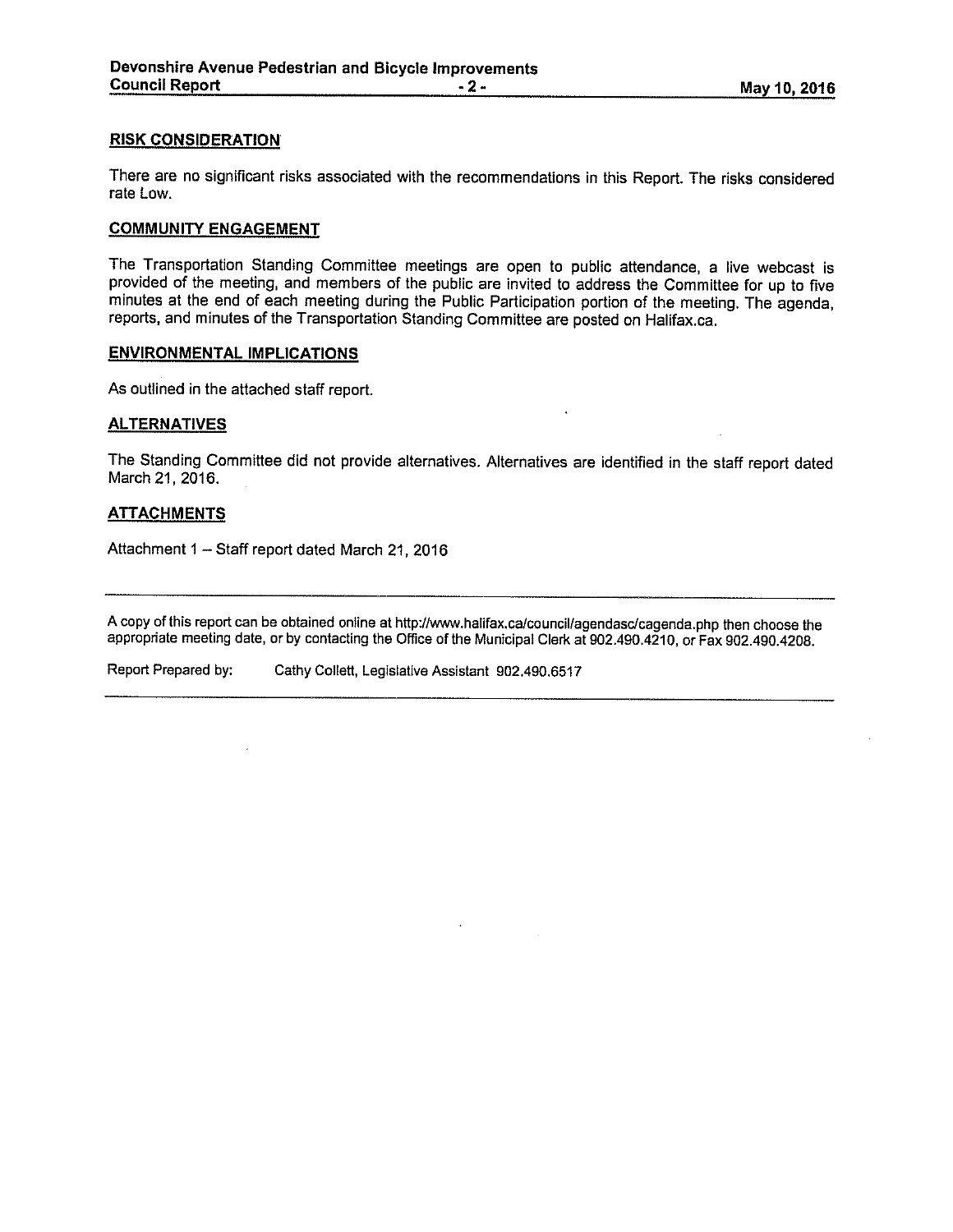

P.O. Box 1749 Halifax, Nova Scotia B3J 3A5 Canada

# **Atachment 1 Transportation Standing Committee April 28, 2016**

| TO:                  | Chair and Members of Transportation Standing Committee             |
|----------------------|--------------------------------------------------------------------|
| <b>SUBMITTED BY:</b> | <b>Original Signed</b>                                             |
|                      | Bruce Zvaniga, P.Eng., Director of Transportation and Public Works |
| <b>DATE:</b>         | March 21, 2016                                                     |
| <b>SUBJECT:</b>      | Devonshire Avenue Pedestrian and Bicycle Improvements              |

## **ORIGIN**

When making decisions about potential trade-offs needed to establish bicycle lanes in the Regional Centre, recommendation #23 of the Halifax Active Transportation Priorities Plan 2014-2019 states there should be:

- 1. More detailed review of each corridor under criteria listed in Appendix E of the plan;<br>2. Public engagement: and
- Public engagement; and
- 3. Regional Council approval.

# **LEGISLATIVE AUTHORITY**

HRM Charter section 79(1) Power to expend money: The Council may expend money required by the Municipality for… (aa) streets, culverts, retaining walls, sidewalks, curbs and gutters;

Section 322(1) of the Halifax Regional Municipality Charter states that "Council may design, lay out, open, expand, construct maintain, improve, alter, repair, light, water, clean and clear streets in the Municipality."

Section 90 of the Motor Vehicle Act authorizes the Traffic Authority to mark lanes on a street and control their use.

## **RECOMMENDATION**

It is recommended that Halifax Regional Council approve the installation of 1.3 km of bicycle lanes and related pedestrian improvements as described in this report, on both sides of Devonshire Avenue and on Duffus Street between Novalea Drive and Isleville Street.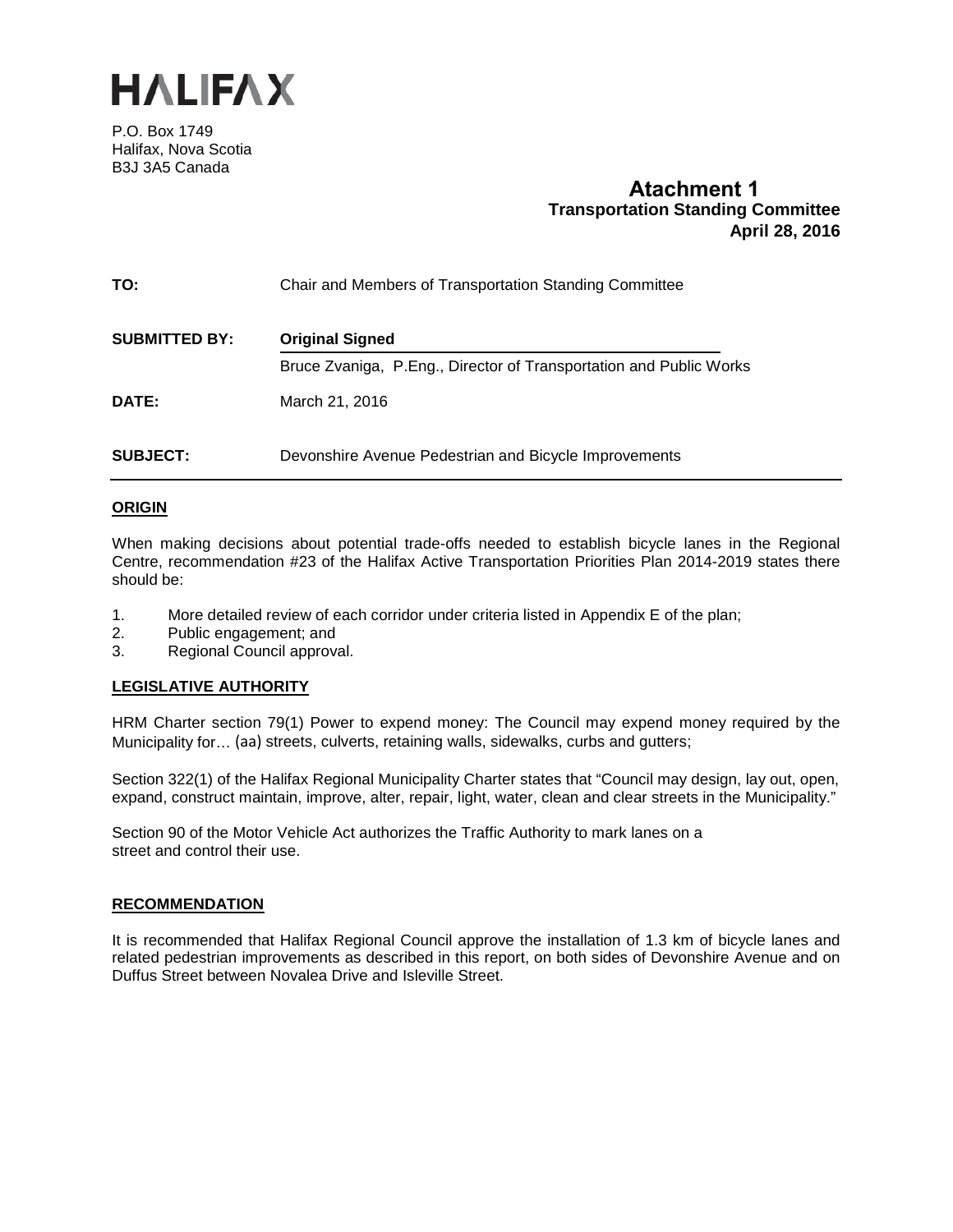# **BACKGROUND**

Devonshire Avenue, as well as a short section of Duffus Street between Isleville Street and Novalea Drive are identified as candidates for proposed bicycle lanes in the 2014 Active Transportation Priorities Plan. The bicycle lanes are proposed to connect the north end of the Halifax peninsula with major employment destinations on Barrington Street (Irving Shipbuilding and HMC Dockyard) and with origins and destinations in the community (e.g. Needham Centre). In the future, the route may continue to downtown Halifax via an extension of the Barrington Greenway from North Street to Niobe Gate. Options for this extension will be studied in 2016.

Devonshire Avenue is a four lane collector with a narrow median island and traffic volumes of less than 4,000 vehicles per day and a speed limit of 50km/h. It is scheduled for maintenance paving in 2016 (milling the existing asphalt surface to 50mm, and resurfacing with a layer of asphalt). A repaving project is a good opportunity to add other needed or desired elements to a street due to the ability to achieve project integration efficiencies.

Parking is permitted on both sides of most of Devonshire Avenue, but is restricted at peak hours to provide two travel lanes in the peak direction. Parking is limited on weekdays to a one hour maximum, and unlimited on weekends. Parking occupancy was observed to be very low (all of the abutters have offstreet parking for their regular needs).

The combination of a wide street with low parking and low traffic volumes has the potential to encourage speeding. A recent speed study on Devonshire revealed an average motor vehicle speed of 55km/h and an 85<sup>th</sup> percentile speed of 66km/hr. The 85<sup>th</sup> percentile speed represents the speed at or below which the majority of drivers tend to travel based on roadway design / conditions.

Bicycle traffic was not counted but it is generally understood to be low. The street was identified in the AT plan because of its favourable slopes for cycling in this part of the city, as well as because of the potential future bikeway connections on a proposed bicycle route on Isleville and proposed greenway extension on Barrington.

Devonshire Avenue is fronted by a number of institutional uses (Veith House, Needham Centre, Family Law Courts, Bethel Church etc.). There are at least three daycare facilities in the immediate vicinity and crossing Devonshire is part of pedestrian route between the Mulgrave Park neighbourhood and the schools, parks and other community destinations on the other side of the street. There are three schools, parks and other community destinations on the other side of the street. existing uncontrolled marked crosswalks on Devonshire with overhead beacons. A recent re-assessment of the crosswalk warrants revealed each to be well used by pedestrians.

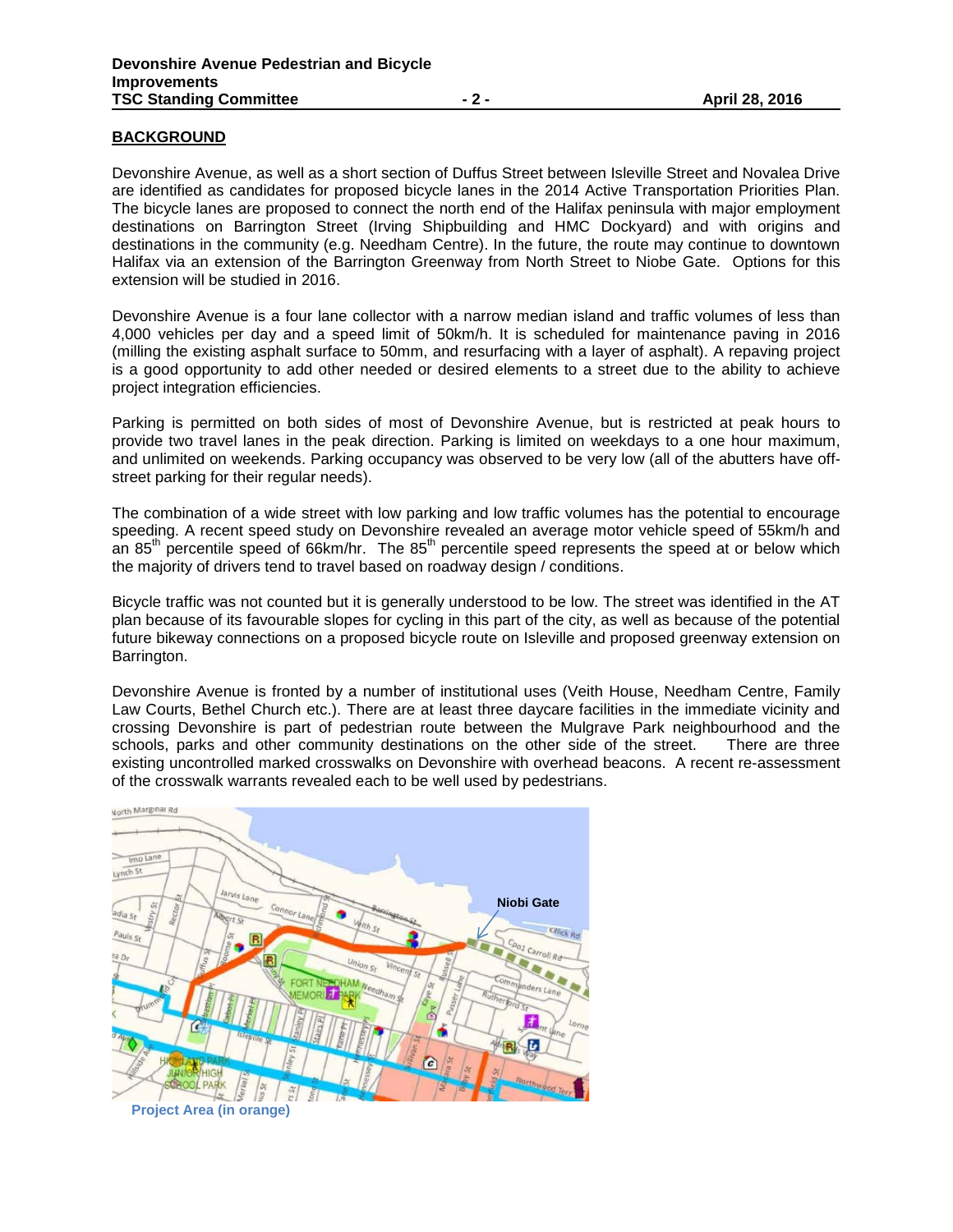## **DISCUSSION**

The combination of low traffic volume and a wide roadway on Devonshire Avenue presented opportunities to remove unneeded vehicle travel capacity and maintain existing opportunities for on-street parking while achieving three main goals:

- 1. Adding a designated space for cycling;
- 2. Decreasing pedestrian crossing distances; and,
- 3. Reducing incidences of speeding.

WSP consultants were engaged by city staff in 2015 to carry out preliminary design work and traffic impact analysis for a new roadway configuration that includes two full time vehicle travel lanes, two full time vehicle parking lanes (except in places where there is 'no parking' today), two painted bicycle lanes, and a number of pedestrian "bump-outs" (curb extensions that reduce the crossing distance for pedestrians who are crossing the road). The preliminary plans for the corridor are online at www.halifax.ca/cycling and the proposed cross section is generally as follows:



**Devonshire Avenue Proposed Cross Section** 

## **Pedestrian Improvements and Speed Reduction**

The 'bump-outs' (extensions of the curb that make the roadway narrower) are proposed at Barrington, Young/ Veith, Vincent, Richmond, Albert, Kenny, and Roome. The addition of the 'bump-outs' and bicycle lanes is expected to reduce average vehicle speeds by making the roadway physically and visually narrower. Bump-outs will also improve the visibility of pedestrians waiting to cross by restricting parking near crosswalks. Finally, bump-outs will reduce pedestrian crossing distances which reduces the amount of time pedestrians are 'exposed' to traffic.

Some of the bump-outs will also improve the pedestrian realm by limiting turning speed around existing obtuse angles by making them closer to 90 degree turns. While each corner will be designed to allow all existing turning movements, people habituated to faster turning speeds will need to adjust the way they drive.

The bump-outs will also include opportunities for trees, grass and possibly other streetscape elements. For example, the bump-out opposite Richmond Street is at the base of the commemorative path and stairs to the Fort Needham memorial to the Halifax Explosion.

Other pedestrian improvements include the addition of pedestrian curb ramps at Barrington Street to make this sidewalk accessible for people in wheelchairs and strollers.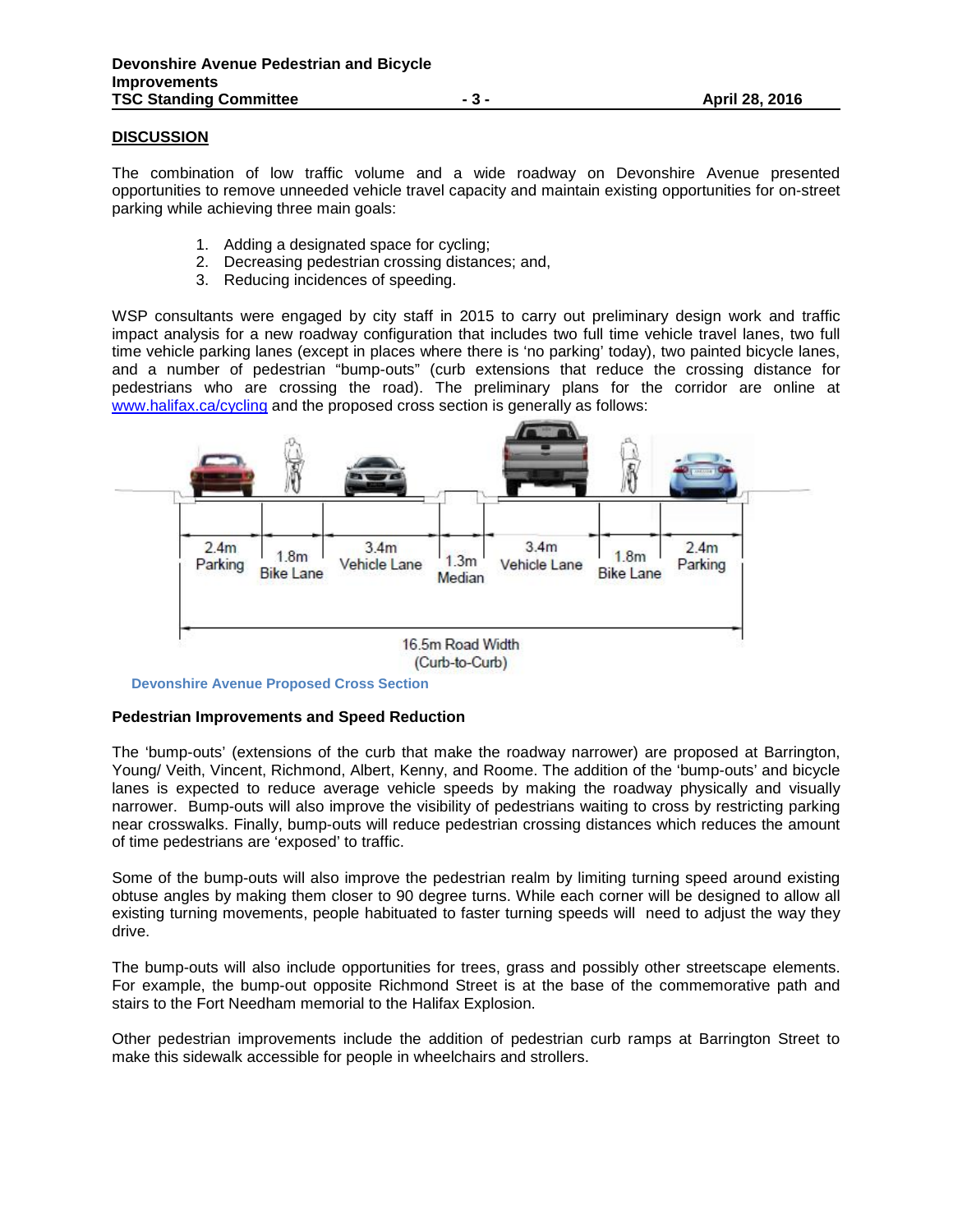## **Bicycle Improvements**

The most appropriate type of bicycle facility for Devonshire Avenue has been determined to be the establishment of painted bicycle lanes. This determination was made using the City of Ottawa's *Bicycle Facility Selection Decision Support Tool* which recommends a particular type of bicycle facility ranging from a shared street to physically separated bicycle lanes. The determination is based on the speed and volume characteristics of a given roadway*.* On streets with characteristics of Devonshire Avenue, standard painted bicycle lanes can increase comfort and confidence for people on bicycles by creating separation, increasing predictability of bicyclist and motorist positioning and interaction, and visually alerting motorists to the potential presence of people bicycling on the street.

Protected bicycle lanes (i.e. reversing the bike lane with the parking lane) were considered; however, it was not wide enough between the curb and the median to accommodate a buffer between the parking lane and the bicycle lane that is required by the National Association of City Transportation Officials (NACTO). Protected bicycle lanes could only be established by removing the on-street parking entirely, or removing the median. Removing the median to establish a completely new cross section was considered too ambitious at this time as it contains drainage as well as all of the street lighting.

There is a large emphasis in the 2014 Halifax Active Transportation Priorities Plan on building connected bicycle facilities and on first glance this facility does not appear to be connected as it ends at Barrington Street where traffic speeds and volumes create a high stress cycling environment. However, there is an opportunity to create connectivity by constructing a 60m long, two-way bicycle lane on city property west of the Barrington Street sidewalk (see below). This feature will connect the Devonshire bicycle lanes to the signalized intersection at Niobe Gate without having to mix with traffic on Barrington Street itself. Instead of being another fragment, the addition of this feature means the Devonshire bicycle lanes can serve as a useful connector between approximately 3,000 households north of Duffus and Lady Hammond to approximately 6000 jobs at two of the largest employers in the city (Niobe Gate is the main entrance to the Irving Shipyard and HMC Dockyard). Driveway access for the two properties fronting this segment will be addressed in the detailed plans.



**Proposed Bikeway Connection to Niobe Gate (access to HMC Shipyard and Irving Shipbuilding)**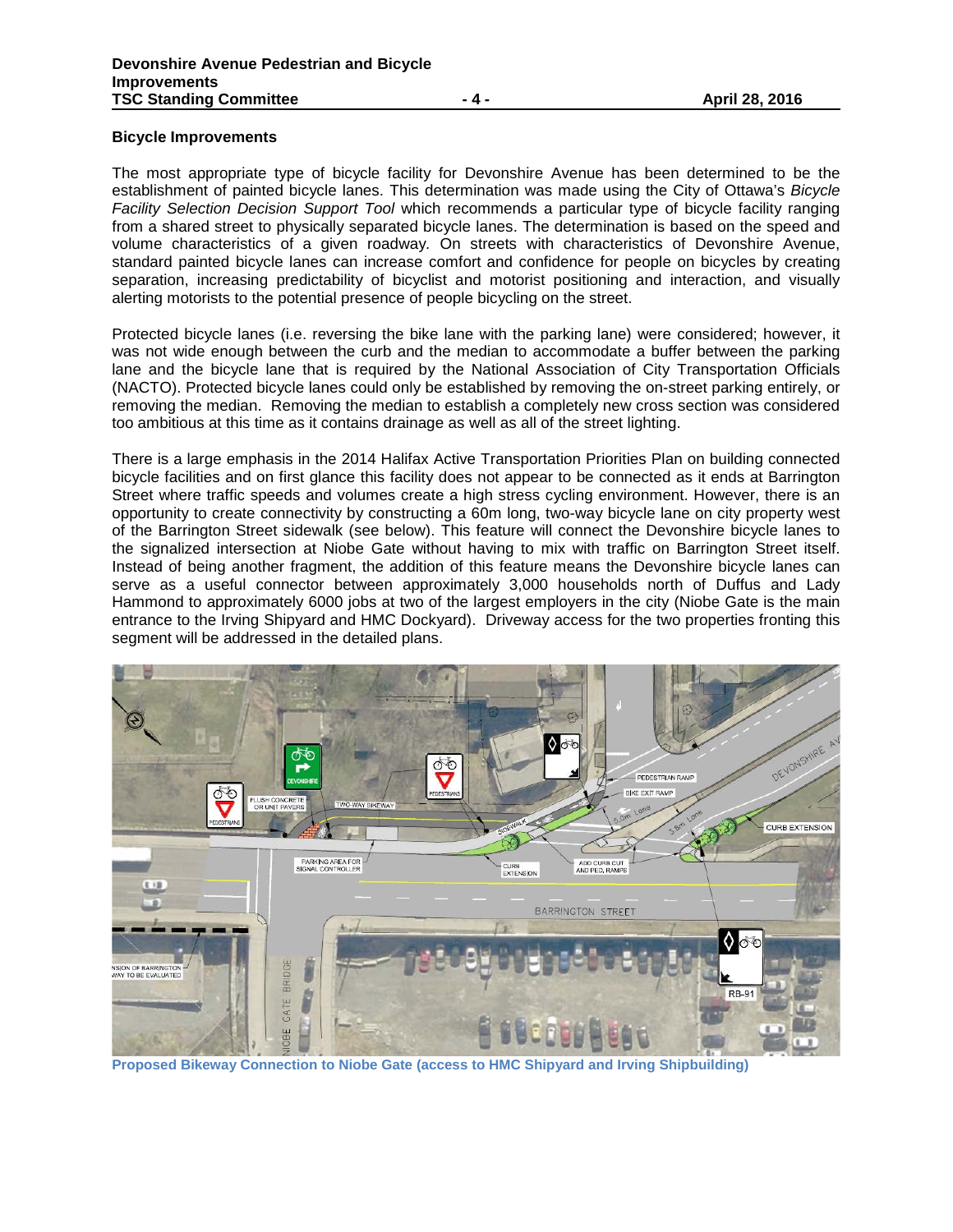# **Traffic and Intersection Performance Analysis**

Two lanes are sufficient for the volume of existing and future traffic on Devonshire Avenue.An analysis of left turn lane warrants was carried out for left turns from Devonshire onto Young Avenue and Kenny Street to ensure that the proposed two lane configuration would not create any operational or safety problems. The intersection performance analysis indicated that impacts to the intersection are expected to be minimal and it is expected to continue to operate within HRM acceptable limits.

The analysis also revealed that even though Devonshire has a two lane approach to Barrington, there were zero left turns from Devonshire onto Barrington observed during the am and pm peaks. Even though left turns are not restricted, the angle of the approach has effectively eliminated demand for this maneuver. Reducing this to a single lane approach will therefore have no impact on operations.

One of three eastbound vehicle approach lanes on Duffus Street will need to be removed in order to install a bicycle lane on the south side of this street. The traffic impact analysis by WSP concluded that the impact of doing this would be negligible.

## **Parking Impact Analysis – Devonshire Avenue**

On Devonshire, all of the existing on-street parking is proposed to remain virtually unchanged in terms of location. In fact, 29 on-street parking spaces will be added between Hanover and Young where it is currently signed 'no parking' on the west side of the street. This is because the addition of a 'bump-out' at Young Street essentially defines the end of a parking bay.

In terms of duration, parking will no longer be subject to peak hour restrictions and staff will consider a request from a resident to change the duration of existing time-limited parking from one hour to two hours. Also, the parking in front of the Bethel Church currently signed 'Sunday Only' will be available Monday to Saturday as well.

## **Parking Impact Analysis – Duffus Street**

On Duffus Street, between Novalea and Isleville, parking would need to be removed from the south side of the street in order to stripe bicycle lanes on both sides and connect the Devonshire bicycle lanes with a future proposed local street bikeway on Isleville Street. All of the abutting residences appear to have access to off street parking from a rear alley. Approximately 13 spaces would be removed.

Duffus Street is not within the scope of work of the 2016 repaving project, but for the purposes of approving the bicycle lane, it has been included in the consultation for this project as well as this Council report. If approved by Council, it will be painted in 2016 if the existing pavement markings are sufficiently worn by Spring to allow for complete repainting without significant grinding of old markings. Otherwise the bicycle lanes will be painted the next time the road is repaved (expected in 17/18 or 18/19).

## **Summary**

Devonshire Avenue has excess space. Allowing full time parking on both sides of the street where it is restricted today means that full time bicycle lanes can be painted without impacting the number of available on-street parking spaces or the capacity of the street to handle existing and future motor vehicle traffic. They will also be an improvement for people who currently ride on the street. The bump-outs can define the full time parking areas while minimizing pedestrian crossing distances and improving the visibility of people crossing. The combination of physically narrowing the road with bump-outs and visually narrowing it with painted bicycle lanes has the potential to reduce the incidences of speeding on this roadway.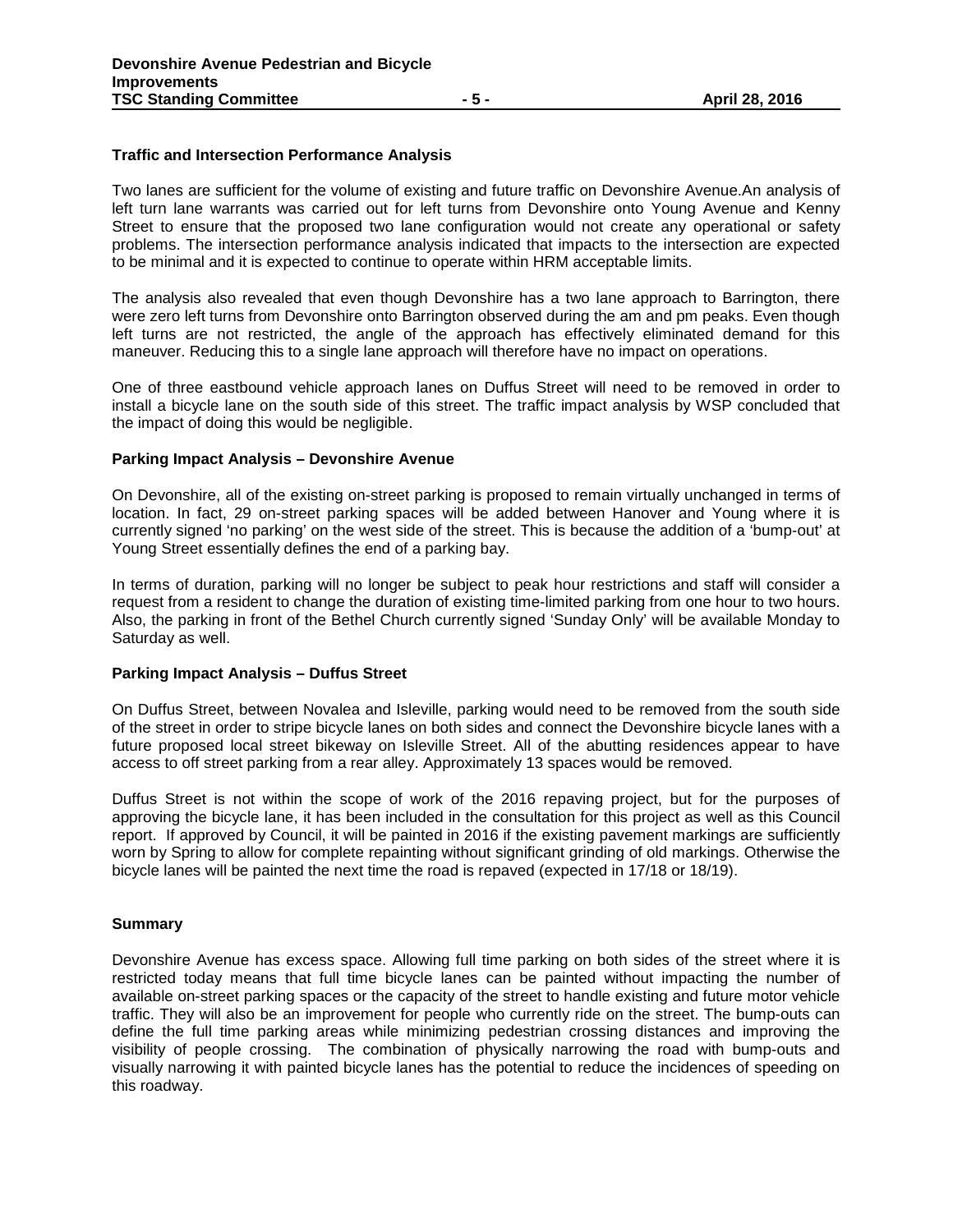The approach taken to developing this project is aligned with the objectives of the Transportation and Mobility Chapter of the Regional Plan, to "design complete streets for all ages, abilities, and modes of travel."

#### **FINANCIAL IMPLICATIONS**

The AT improvements are included in the Approved 2016/17 Capital Budget along with the street recapitalization work. Class 'C' cost estimates currently put the AT enhancements at \$300,000 and this has been identified in the Approved 2016/17 Capital Budget in Project Account No. CTU00420 – Active Transportation Strategic Projects. This amount is primarily for the bump-outs where curb and drainage adjustments are required. The street recapitalization (repaving and sidewalk renewal) is estimated at \$940,000 and has been identified in the Approved 2016/17 Capital Budget in Project Account No. CR000005 – Street Recapitalization (\$855,000) and Project Account No. CKU01084 – Sidewalk Renewals (\$85,000).

#### **RISK CONSIDERATION**

As per the risk consideration guidelines, the risk associated with this project is considered to be low.

#### **COMMUNITY ENGAGEMENT**

Preliminary plans for this project were shared with the public online (www.halifax.ca/cycling) on Tuesday November 24, 2015. The website invites readers to send comments and questions via email to the Active Transportation Coordinator.

Advertising related to the information on the website and a scheduled Open House on Thursday December 3rd, 2015 at Needham Centre, was posted in The Coast and in Metro Halifax newspapers (Thursday Nov 27, 2015). Mail-outs to abutting residents were delivered on Tuesday December 1st, 2015, and a PSA was released on December 2nd, 2015. The proposal and an interview with the Active Transportation Coordinator were covered by CBC (radio & online) on December 3, 2015.

Staff received three comments via email, and the open house was attended by about 20 people. Attendees of the open house were invited to share feedback via a Q&A session following the staff presentation. The responses of municipal staff to comments raised at the Open House and received via email were posted at http://www.halifax.ca/cycling/documents/EngagementResponse-Dec2015.pdf .

There was strong support for this project among the public and abutting residents who provided feedback to staff.

#### **ENVIRONMENTAL IMPLICATIONS**

Improving the pedestrian and bicycle realm supports and encourages active transportation which produces no emissions and is good for the environment.

## **ALTERNATIVES**

There are two potential alternatives:

- 1) Council may recommend that staff not proceed with the Active Transportation improvements and direct staff to carry out the street and sidewalk recapitalization that is part of the normal paving program. This alternative is not recommended because it does not advance the Council approved Active Transportation Priorities Plan and the Regional Plan direction to design "complete streets"; or,
- 2) Council may recommend that staff not proceed with the Active Transportation improvements proposed in favour of delaying the project to consider a comprehensive street redesign incorporating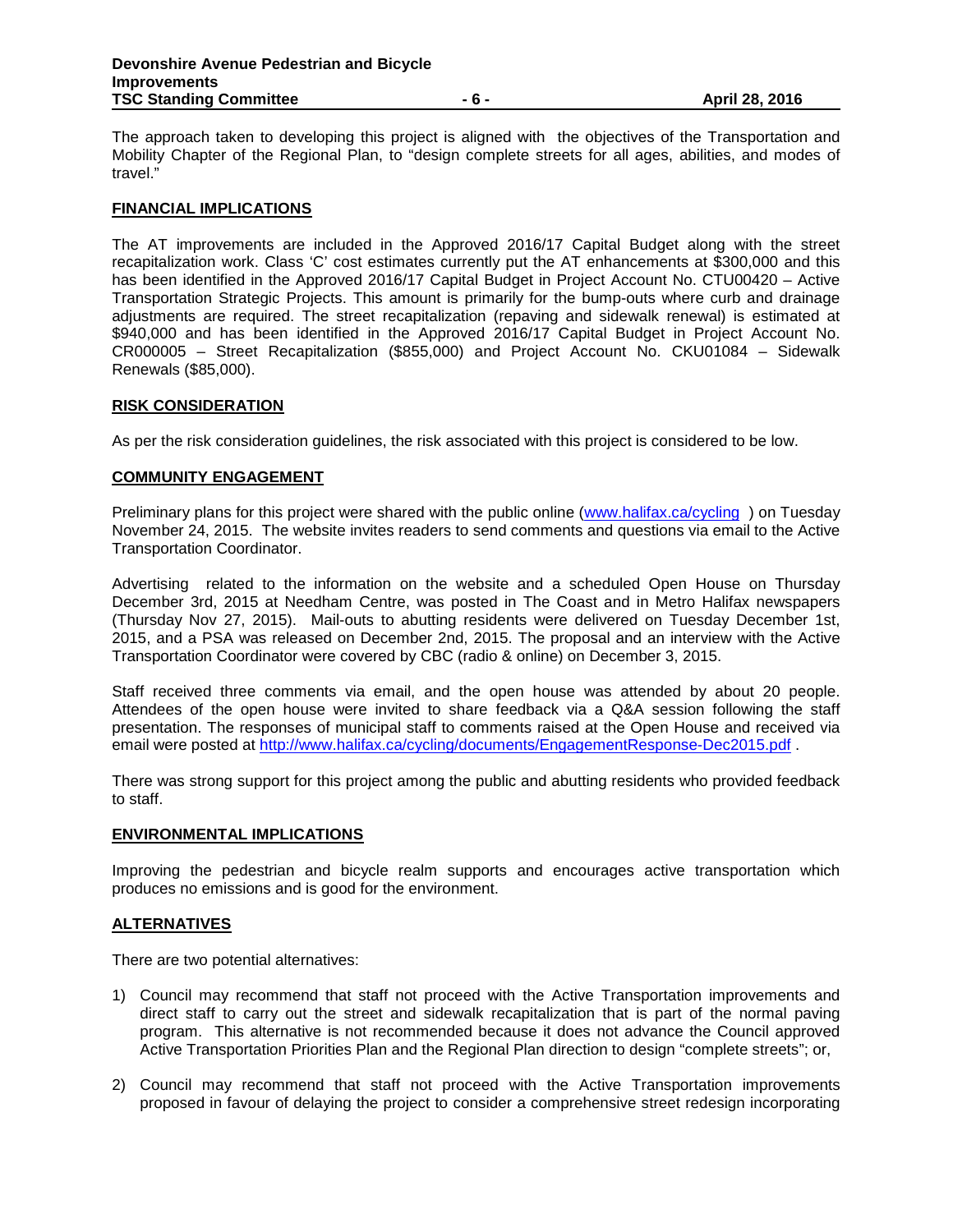protected bicycle lanes. This option is not recommended because it would have significant financial implications (preliminary estimates for full street reconstruction are greater than \$2,000,000) and may delay indefinitely the improvement of walking and bicycling facilities on Devonshire.

# **ATTACHMENTS**

Appendix A: Summary of Evaluation of Devonshire Ave. for a Bicycle Lane as per the Active Transportation Priorities Plan

A copy of this report can be obtained online at http://www.halifax.ca/council/agendasc/cagenda.php then choose the appropriate meeting date, or by contacting the Office of the Municipal Clerk at 902.490.4210, or Fax 902.490.4208.

| Report Prepared by:    | Hanita Koblents, Active Transportation Coordinator (former), 902.490.8474<br>David MacIsaac, Active Transportation Program Supervisor 902.490.1665 |
|------------------------|----------------------------------------------------------------------------------------------------------------------------------------------------|
| Report Approved by:    | Original Signed<br>Dave Hubley, P.Eng., Manager, Project Planning & Design at 490-4845                                                             |
| Financial Approval by: | Original Signed<br>Amanda Whitewood, Director of Finance and Information Technology/CFO, 902.490.6308                                              |

HK/rch.

R:\TPW\D&C\Design\Reports Not Tender Related\Council March 2016\CouncilRecReport-Devonshire Feb 24.docx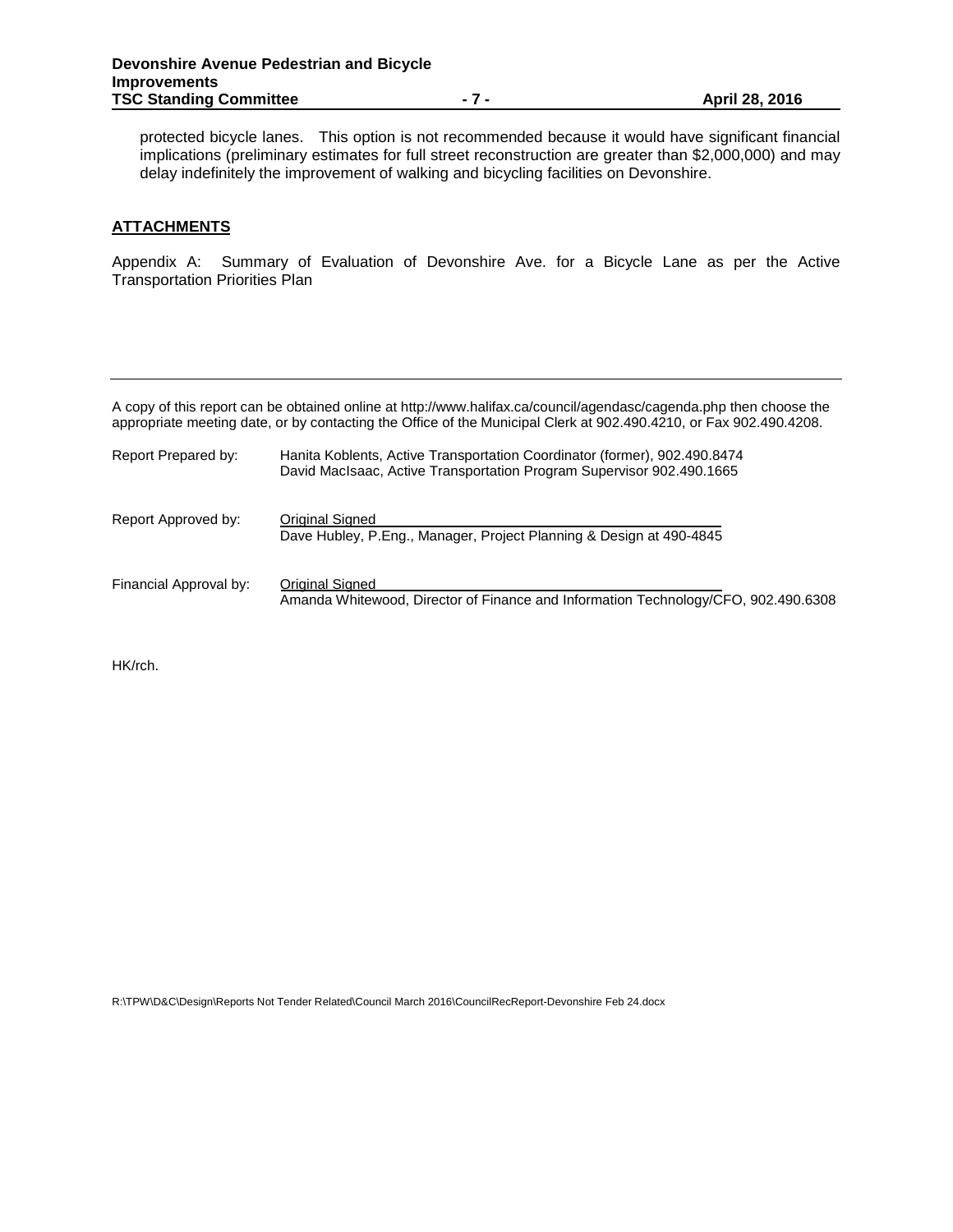# **Appendix A: Summary of Evaluation of Devonshire Ave. for a Bicycle Lane as per the Active Transportation Priorities Plan**

Appendix E of the Active Transportation Priorities Plan establishes evaluation criteria that staff should use when planning new bicycle facilities. The criteria and staff evaluation for the Devonshire Street Bicycle Lane follow in the table below.

| <b>Evaluation Criteria</b>                                                                   | <b>Staff Comments</b>                                                                                                                        |  |
|----------------------------------------------------------------------------------------------|----------------------------------------------------------------------------------------------------------------------------------------------|--|
| Potential for Use/ Connectivity - High density of existing/ planned origins and destinations |                                                                                                                                              |  |
| <b>Residences</b>                                                                            | There are approximately 3,000 households north of Duffus Street and Lady<br>Hammond Road that would have good access to these bicycle lanes. |  |
| Workplaces                                                                                   | Employee numbers are high at several major employers near Devonshire: HMC<br>Dockyard (about 5000); Irving Shipyard (about 1300)             |  |
| <b>Shops</b>                                                                                 | Neighbourhood retail/ services at Novalea/ Devonshire.                                                                                       |  |
| <b>Community Facilities</b>                                                                  | Needham Centre; Veith House; Daycares                                                                                                        |  |
| Schools                                                                                      | NSCC Leeds Campus (700 full time students) (connected to Duffus via<br>residential streets and proposed local street bikeway)                |  |
| Other destinations                                                                           | Family Courts; Devonshire Arena;                                                                                                             |  |
| Other AT infrastructure<br>(bicycle lanes, local<br>street bikeways, AT<br>greenways)        | Isleville proposed LSB<br>Barrington Greenway extension from North St. to Niobi Gate to be planned in<br>2016.                               |  |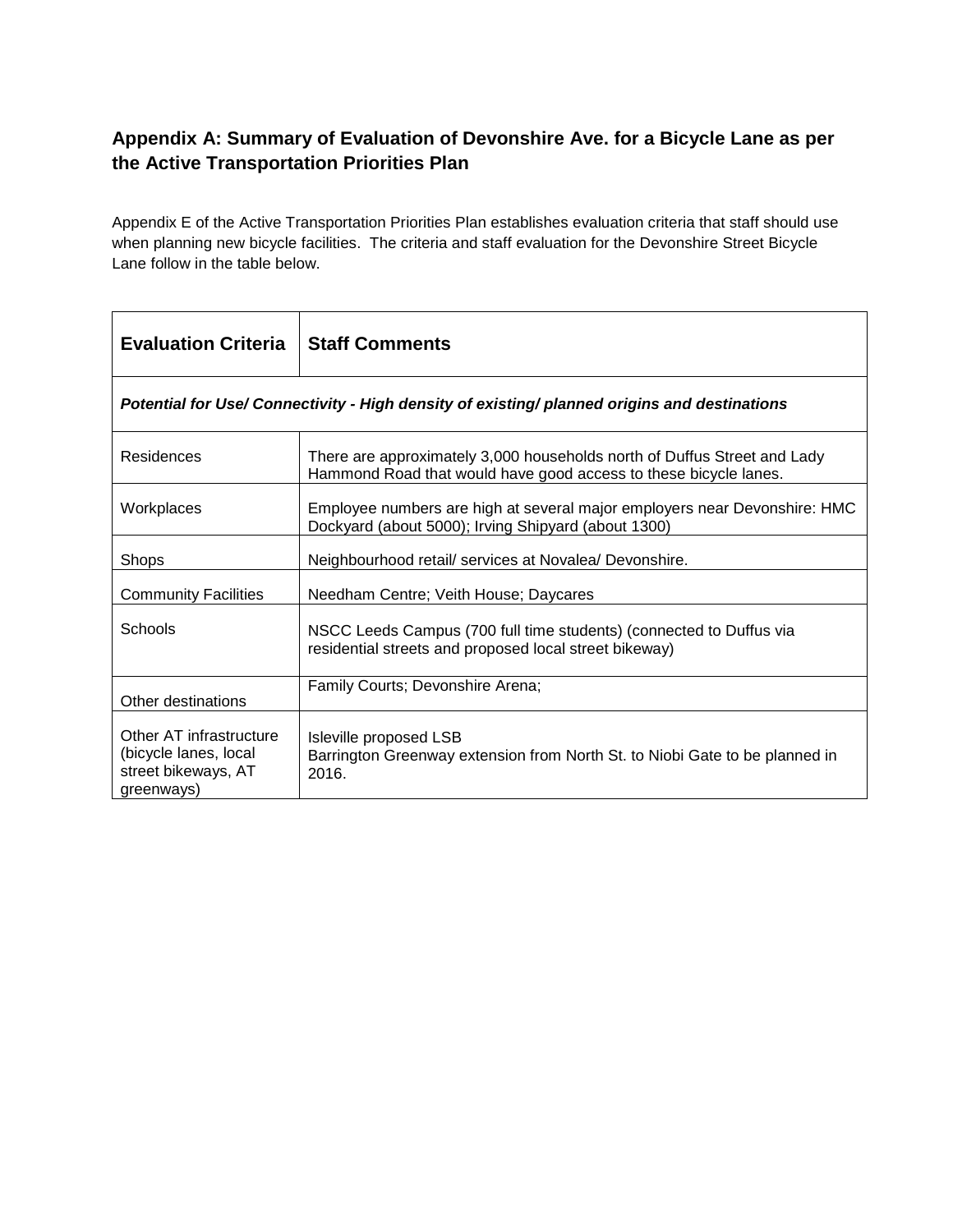| <b>Street Characteristics</b>                                                                                                                                                                                                                                                                                                  |                                                                                                                                                                                                                                                                                        |  |
|--------------------------------------------------------------------------------------------------------------------------------------------------------------------------------------------------------------------------------------------------------------------------------------------------------------------------------|----------------------------------------------------------------------------------------------------------------------------------------------------------------------------------------------------------------------------------------------------------------------------------------|--|
| Favourable grades<br>(preferably 6% or less)                                                                                                                                                                                                                                                                                   | Average slope between Novalea and Kenny 5.8%;<br>between Kenny and Albert 3.2%<br>Between Albert and Richmond 4.6%<br>Between Richmond and Hanover 3%<br>Between Hanover and Young 5%<br>Between Young and Barrington 5.5%                                                             |  |
| Low volume of motor<br>vehicle traffic                                                                                                                                                                                                                                                                                         | Approx. 3500 vehicles per day.                                                                                                                                                                                                                                                         |  |
| Low volume of large<br>vehicles                                                                                                                                                                                                                                                                                                | Devonshire is a daytime truck route and Halifax Transit is contemplating peak<br>hour service under the Moving Forward together plan.                                                                                                                                                  |  |
| High volume of existing<br>cyclists                                                                                                                                                                                                                                                                                            | Bicycle counts have not been done but they are assumed to be low                                                                                                                                                                                                                       |  |
| Speed of traffic                                                                                                                                                                                                                                                                                                               | Average speed is 55km/h and 85 <sup>th</sup> percentile speed is 66km/h.                                                                                                                                                                                                               |  |
| Few complex<br>intersections                                                                                                                                                                                                                                                                                                   | A number of streets intersect with Devonshire at obtuse angles permitting<br>relatively high speed turn movements. This project contemplates make many of<br>these into right angle turns.                                                                                             |  |
| Safety issues                                                                                                                                                                                                                                                                                                                  | The project is not addressing any specific safety issue. Rather it is creating<br>dedicated space for bicycling, while jointly addressing speeding issues and<br>improving conditions for walking.                                                                                     |  |
| Impact on traffic (i.e. of<br>reducing vehicle travel<br>or turn lanes to add a<br>bike facility).                                                                                                                                                                                                                             | No significant impact                                                                                                                                                                                                                                                                  |  |
| Impact on green space                                                                                                                                                                                                                                                                                                          | No impact.                                                                                                                                                                                                                                                                             |  |
| Impact on commercial or<br>residential parking                                                                                                                                                                                                                                                                                 | 13 spaces on Duffus one space on Devonshire would be removed.                                                                                                                                                                                                                          |  |
| The ability to mitigate<br>losses to on-street<br>parking                                                                                                                                                                                                                                                                      | There is no need. Parking occupancy on street is very low as all uses have<br>sufficient off-street parking for their regular needs.                                                                                                                                                   |  |
| <b>Alternative Route Analysis:</b><br>There is no viable alternative, Devonshire is a unique street in this very hilly part of the peninsula and cuts<br>across the grade making it the only east west connector in this part of town with anything approaching<br>reasonable slopes for an average person to be able to ride. |                                                                                                                                                                                                                                                                                        |  |
| <b>Public Feedback</b>                                                                                                                                                                                                                                                                                                         | Generally, there was strong support for this project among the public and the<br>abutting residents who provided feedback to staff. There is a detailed list of all<br>issues raised and staff responses at:<br>http://www.halifax.ca/cycling/documents/EngagementResponse-Dec2015.pdf |  |